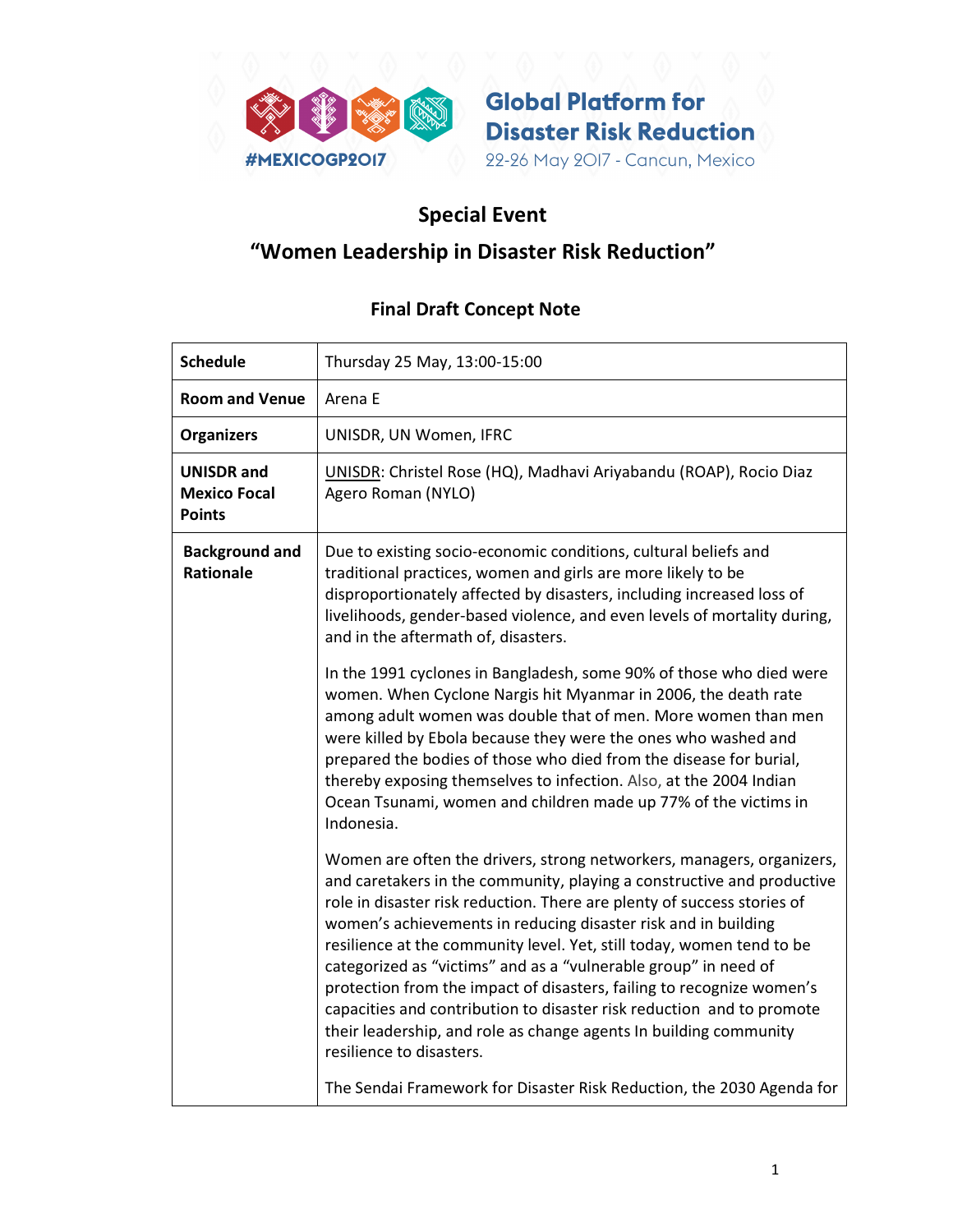

Sustainable Development and the Paris Agreement include the common objective of reaching gender equality and parity by 2030 whilst building coherent approaches between sustainable development, climate change adaptation and disaster risk reduction. Specifically, the Sendai Framework for Disaster Risk Reduction 2015- 2030 emphasizes that "women and their participation are critical to effectively managing disaster risk and designing, resourcing and implementing gender-sensitive disaster risk reduction policies, plans and programmes; and adequate capacity building measures need to be taken to empower women for preparedness as well as build their capacity for alternate livelihood means in post-disaster situations." Alongside these international frameworks, in 2016 the Convention on the Elimination of All Forms of Discrimination against Women (CEDAW) has developed General Recommendations on "Gender-related dimensions of Disaster Risk Reduction in a Changing Climate". The General Recommendations provide guidance to States parties to promote and protect human rights of women at all stages of disaster prevention, preparedness, response, recovery and adaptation. The 2016 Regional Platforms for Disaster Risk Reduction have reconfirmed gender equality and women's empowerment and leadership at the core of disaster risk reduction efforts to achieve the Sendai Framework targets and Sustainable Development Goals by 2030. They have highlighted the importance to develop gender-sensitive risk management national policies and plans; set aside dedicated budgets; create plans that provide adequate capacity building and that fully recognize woman's existing capabilities and roles; collect sexdisaggregated data; ensure that women can access social protection and insurance, and promote and mobilize women's leadership and gender equality. Rationale Governments and partners are in the initial phase of developing strategic framework and plans of action at the nation al and local levels to reach the Sendai Framework Target E (2020). The 2017 Global Platform represents a critical time and unique opportunity to provide policy and implementation guidance to Governments to facilitate gender integration as part of national and local disaster risk reduction policies and plans by 2020, and to secure their commitments towards enhanced and sustained efforts in

**Global Platform for** 

**Disaster Risk Reduction** 

22-26 May 2017 - Cancun, Mexico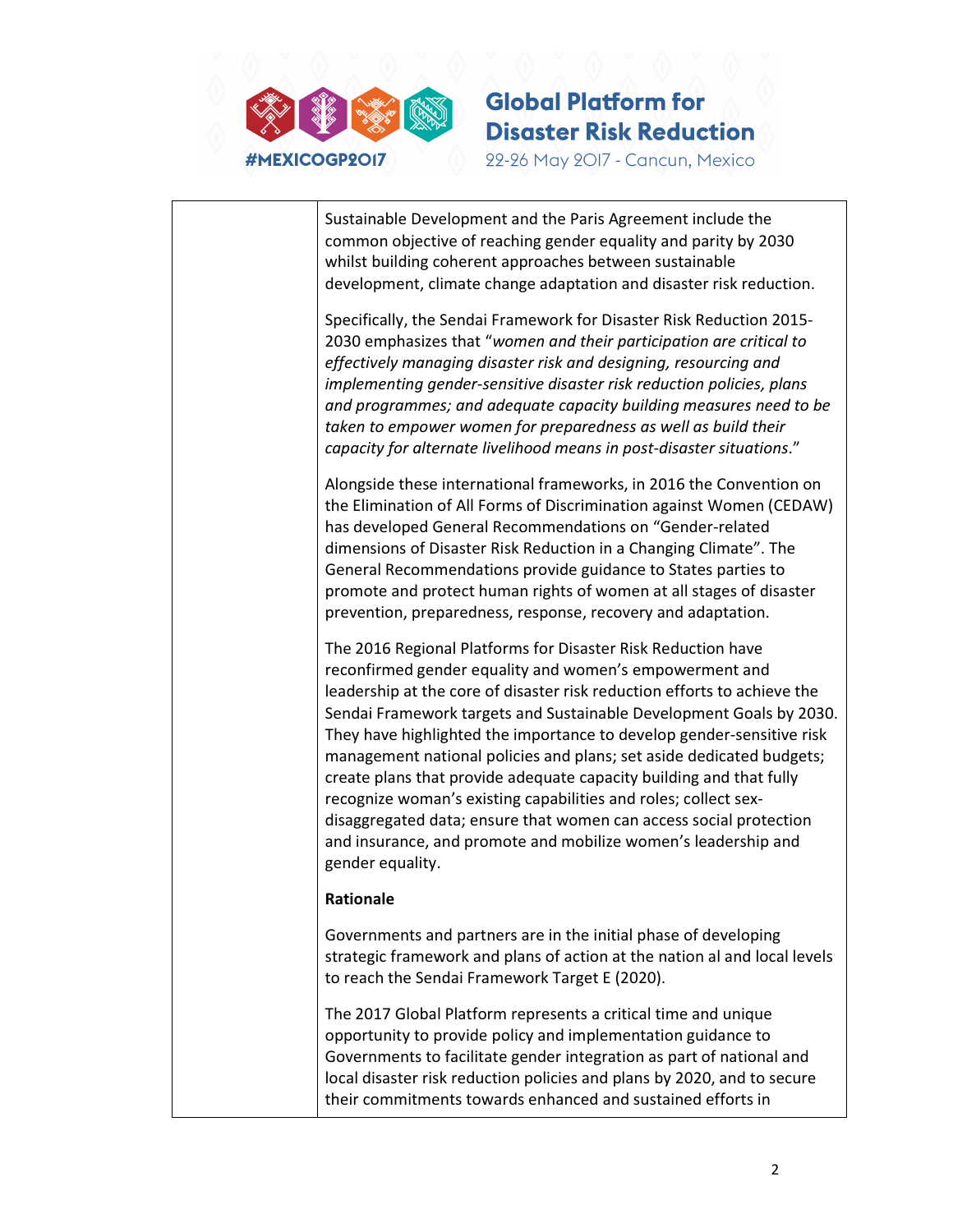

|                                              | women's empowerment and leadership in disaster risk reduction, to be<br>supported, reviewed and monitored through the Sendai Monitor.                                                                                                                                                                                                                          |
|----------------------------------------------|----------------------------------------------------------------------------------------------------------------------------------------------------------------------------------------------------------------------------------------------------------------------------------------------------------------------------------------------------------------|
| <b>Session</b><br><b>Objectives</b>          | To discuss how to support the development of gender-sensitive<br>$\bullet$<br>disaster risk reduction policies, plans and actions by 2020, and how<br>to facilitate their implementation and monitoring by 2030.                                                                                                                                               |
|                                              | To address critical challenges and highlight opportunities for<br>$\bullet$<br>women's systematic participation in the decision-making process<br>and the shaping of an effective and inclusive disaster risk reduction<br>governance and accountability framework in support of gender<br>sensitive disaster risk reduction at the national and local levels. |
|                                              | To share experience and highlight good practices and success<br>٠<br>stories of effective women's participation and leadership and in<br>"genderizing" disaster risk reduction with concrete impact in<br>meeting the Sendai Framework for Disaster Risk Reduction global<br>priorities and the Sustainable Development Goals at national and<br>local levels  |
|                                              | To launch UN Women, UNISDR and IFRC's "Global Flagship<br>Partnership Programme for Gender-Responsive Sendai Framework<br>for Disaster Risk Reduction: Addressing the Gender Inequality of<br>Risk"                                                                                                                                                            |
| <b>Discussion</b><br>agenda and<br>structure | Introduction by Robert Glasser, Special Representative of the<br>$\bullet$<br>Secretary-General for Disaster Risk Reduction (5mns)                                                                                                                                                                                                                             |
|                                              | Welcoming remarks, by Ms. Amina Mohamed, United Nations<br>Deputy Secretary-General (7mns)                                                                                                                                                                                                                                                                     |
|                                              | Reading the message from Ms. Tarja Halonen, former President of<br>Finland (3mns)                                                                                                                                                                                                                                                                              |
|                                              | Keynote speaker: H.E. Mrs. Inonge M. Wina, Vice President of the<br>Zambia (7mns)                                                                                                                                                                                                                                                                              |
|                                              | Panel discussion:                                                                                                                                                                                                                                                                                                                                              |
|                                              | Mr. Joaquín Gonzales, Governor, Quintana Roo Province,<br>Mexico (5mns)                                                                                                                                                                                                                                                                                        |
|                                              | Ms. Madeleine Redfern Mayor of Iqaluit, Capital of Nunavut,<br>Canada (5mns)                                                                                                                                                                                                                                                                                   |
|                                              | Ms. Sandra WU, CEO Kokusai Kogyo, Japan (5mns)                                                                                                                                                                                                                                                                                                                 |

**Global Platform for** 

**Disaster Risk Reduction** 22-26 May 2017 - Cancun, Mexico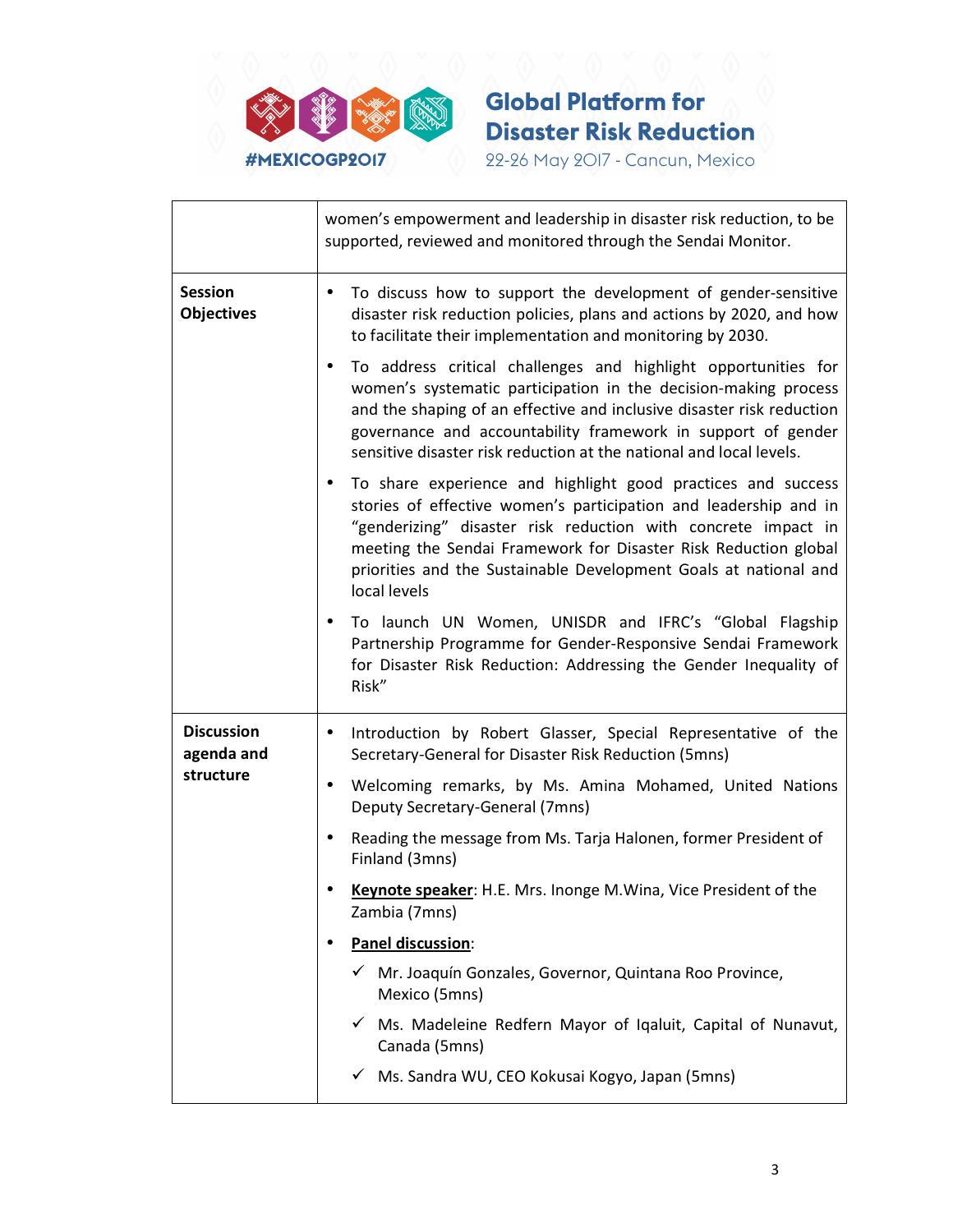

|                                     | √ Mr. Elhad As Sy, Secretary General, IFRC (5mns)                                                                                                                                                                                                                   |
|-------------------------------------|---------------------------------------------------------------------------------------------------------------------------------------------------------------------------------------------------------------------------------------------------------------------|
|                                     | ✓ Ms. Ana Lucy Bengochea, Community Leader from Garifuna,<br>Honduras (5mns)                                                                                                                                                                                        |
|                                     | √ Mr. Yanick Glemarec, Head, UN Women (5mns) - Brief<br>presentation / launch of UN Women, UNISDR and IFRC's<br>"Global Partnership Programme for a Gender-Responsive Sendai<br>Framework for Disaster Risk Reduction: Addressing the Gender<br>Inequality of Risk" |
|                                     | Announcement of commitments (by Governments and grass-root<br>women associations - 3mns per intervention)                                                                                                                                                           |
|                                     | Open the floor to the audience (approx. 40mns)<br>٠                                                                                                                                                                                                                 |
|                                     | Final feedback from panelists (1mn each)<br>٠                                                                                                                                                                                                                       |
|                                     | Compilation or recommendations and commitments made (5mns).<br>٠                                                                                                                                                                                                    |
|                                     | Proposed next steps and concluding remarks (3mns).                                                                                                                                                                                                                  |
| <b>Proposed list of</b><br>speakers | Ms. Amina Mohammed, Deputy Secretary-General of the United<br>$\bullet$<br>Nations;                                                                                                                                                                                 |
|                                     | Mr. Robert Glasser, SRSG for Disaster Risk Reduction;<br>$\bullet$                                                                                                                                                                                                  |
|                                     | H.E. Mrs. Inonge M. Wina, Vice President of the Zambia;<br>$\bullet$                                                                                                                                                                                                |
|                                     | Ms. Sandra Wu, CEO Kokusai Kogyo;<br>٠                                                                                                                                                                                                                              |
|                                     | Mr. Joaquín Gonzales, Governor, Quintana Roo Province, Mexico;<br>$\bullet$                                                                                                                                                                                         |
|                                     | Ms. Ana Lucy Bengochea, Community Leader from Garifuna,<br>$\bullet$<br>Honduras;                                                                                                                                                                                   |
|                                     | Ms. Madeleine Redfern Mayor of Iqaluit, Capital of Nunavut,<br>٠<br>Canada;                                                                                                                                                                                         |
|                                     | Mr. Elhad As Sy, Secretary General, IFRC,                                                                                                                                                                                                                           |
|                                     | Mr. Yanick Glemarec, UN Women Assistant Secretary-General and<br>٠<br>Deputy Executive Director for Policy and Programme;                                                                                                                                           |
|                                     | Governments representatives (name and country tbc): a) to present<br>$\bullet$<br>a successful integration of gender in their national DRR strategy and<br>b) announce commitment to the Global Programme                                                           |
|                                     |                                                                                                                                                                                                                                                                     |

**Global Platform for** 

**Disaster Risk Reduction** 22-26 May 2017 - Cancun, Mexico